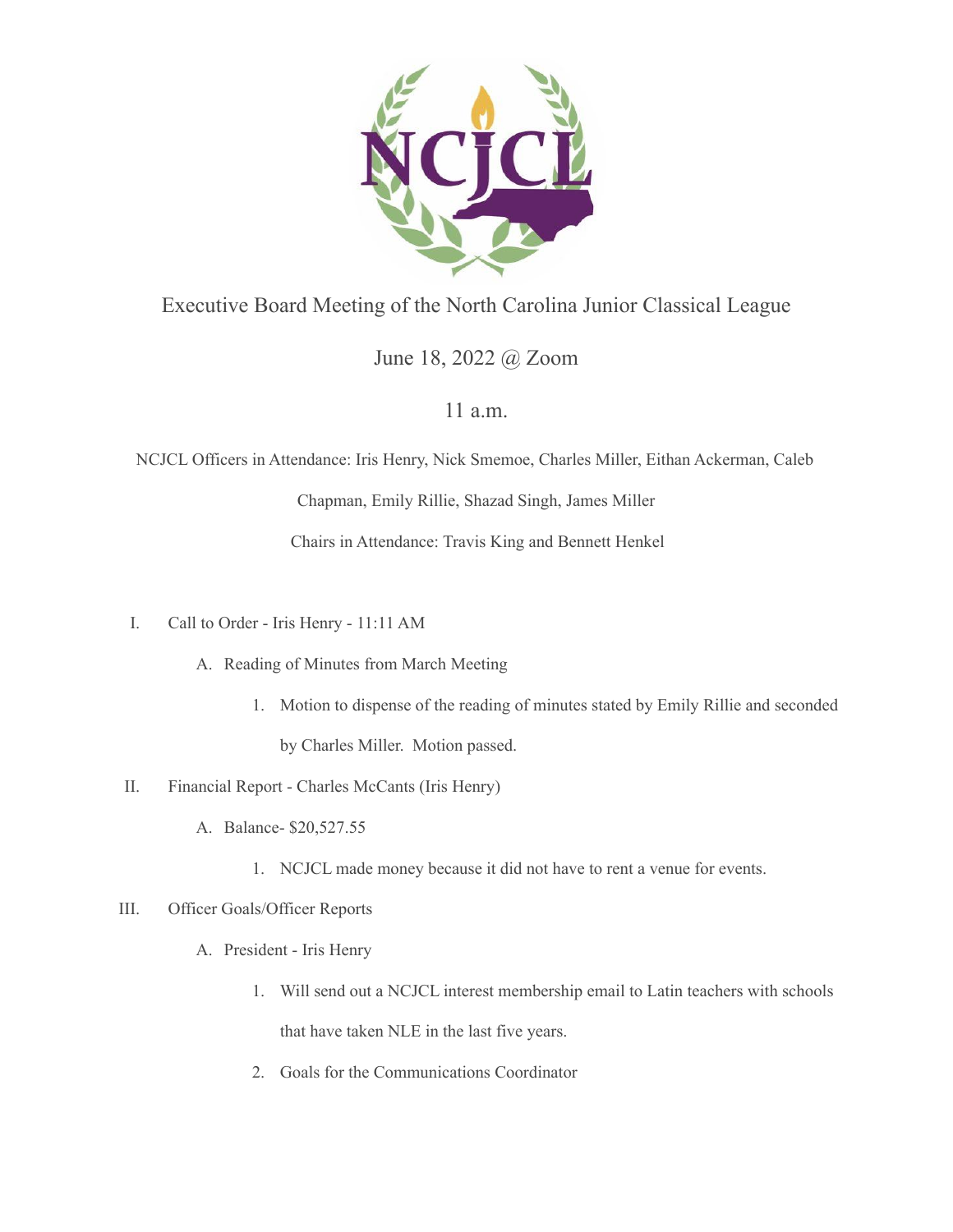- a) Link correct NCJCL State Convention handbook
- b) Remove JCL creed and song
- c) Update membership form
- 3. Will email list of chapter presidents to inform them about state events.
- 4. Will continue to update NCJCL Peeradise started by the previous NCJCL President, Katrina Hu.
- B. 1st Vice President Nick Smemoe
	- 1. Increase JCL membership
		- a) Wants to know other school's membership
			- (1) Iris will send Nick her email draft concerning membership in

other schools

- b) Interest for JCL chapters even without Latin programs
- c) Share Thales Academy Apex membership model to other schools
- C. 2nd Vice President Charles Miller
	- 1. Will create a judging system so competition can be more precise
		- a) Based on the size of school, volume, creativity, etc.
	- 2. Community Service Related Event at State Convention with classical theme
- D. Parliamentarian Eithan Ackerman
	- 1. Wishes to simplify process into getting into nationals
	- 2. Wants to adapt bylaws
	- 3. Wants for officers to abide by constitution this year greater than previous years
- E. Historian Caleb Chapman
	- 1. Wishes to create a digital scrapbook opposed to a physical scrapbook
		- a) Pictures from every chapter and every event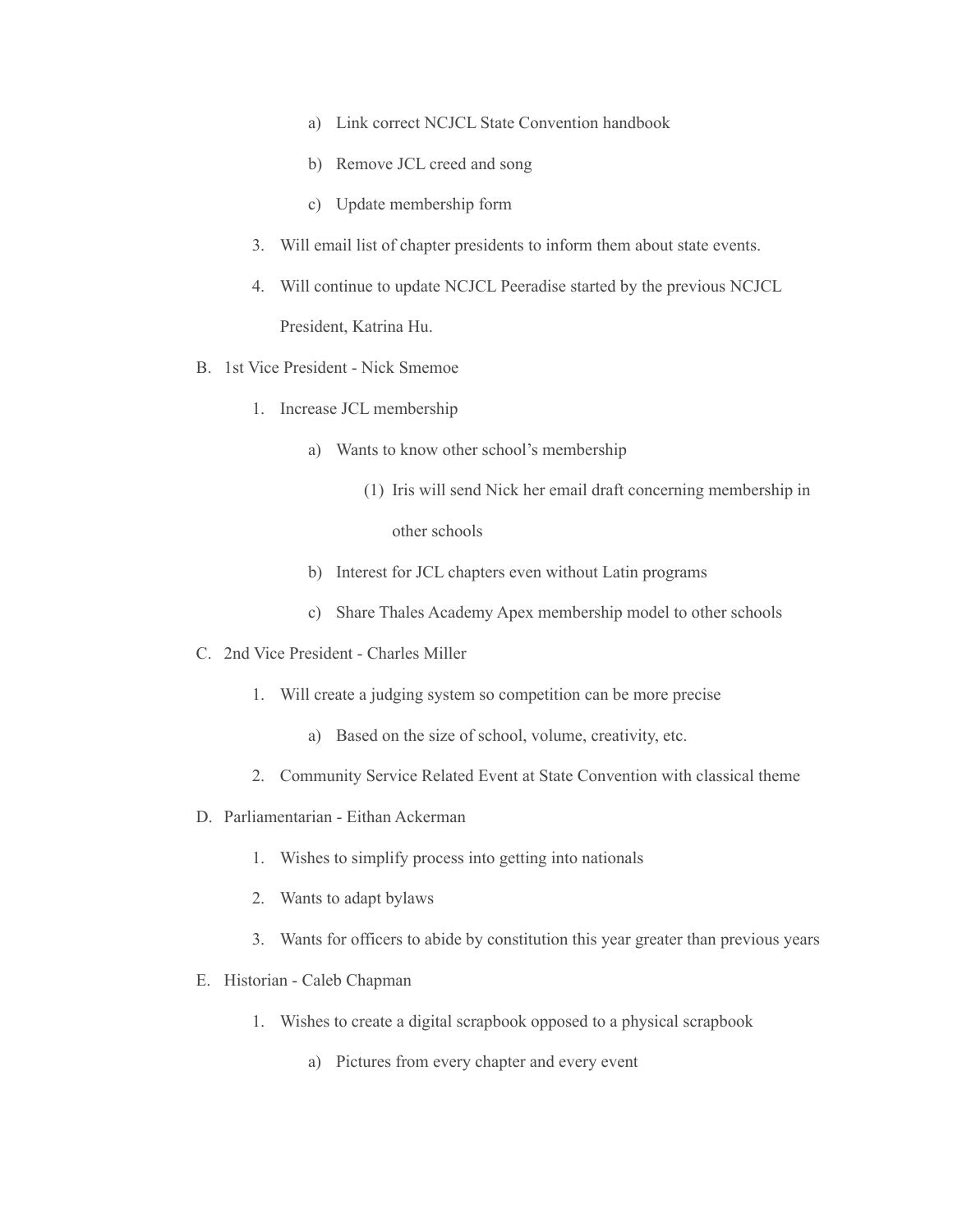- 2. Wishes to create one of the best state scrapbooks in the nation
- F. Communications Coordinator Emily Rillie
	- 1. Updated website about National JCL Convention and archived previous information.
	- 2. Wishes to update website in timely manner and will also share information via the NCJCL Instagram.
- G. Torch Editor Shazad Singh
	- 1. Wishes to include NCJCL information in the Torch
		- a) New Board
		- b) Events within different chapters
		- c) Information with classical themes
		- d) Trivia and stories
	- 2. Wants tips and ideas from the board and different chapters
	- 3. Wants the Torch information on website to be updated
- H. Middle School Representative James Miller
	- 1. Keep in touch with middle school chapters by emailing teachers and leaders
	- 2. Recruit other middle school chapters
		- a) Research middle schools that teach Latin

### IV. Coordinator Reports

- A. Fall Forum Coordinator- Lee Harris
	- 1. Unable to attend
- B. Certamen Coordinator- Phil Swanger
	- 1. Unable to attend
- C. State Convention Coordinator- Travis King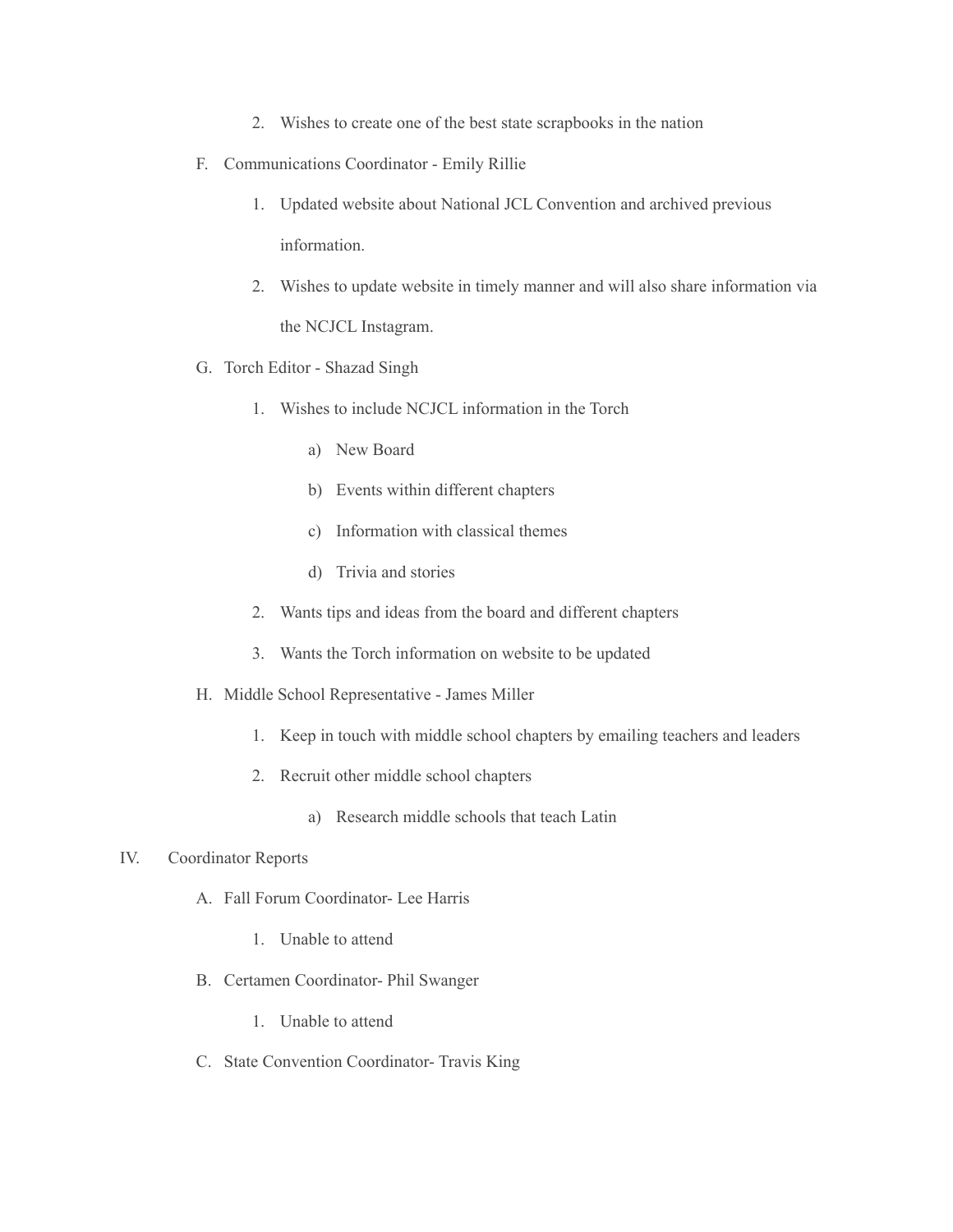- 1. State Convention Recap
	- a) In person convention at a high school because universities weren't willing to commit
	- b) Decision date for State Convention was created far too late
- 2. 2023 State Convention
	- a) Can go back to 2 day convention for 2023
		- (1) High school or university
			- (a) Convention at high school would occur on Saturday and

Sunday

(b) Convention at college would occur on Friday and

Saturday

- (2) Wishes to work around standardized tests and other club events
- b) State Convention- April 29th tentatively
	- (1) Fourth week of April- add to website
	- (2) Registration due in February
	- (3) Pre-Convention Contests due in March
- 3. Update membership form on website
- 4. No Torch from Winter/Spring 2022
- 5. Fall Forum- Early November
	- a) Location
		- (1) UNCG or highschool
- D. State Chair/Membership- Bennett Henkel
	- 1. National Convention
		- a) State Travel for Nationals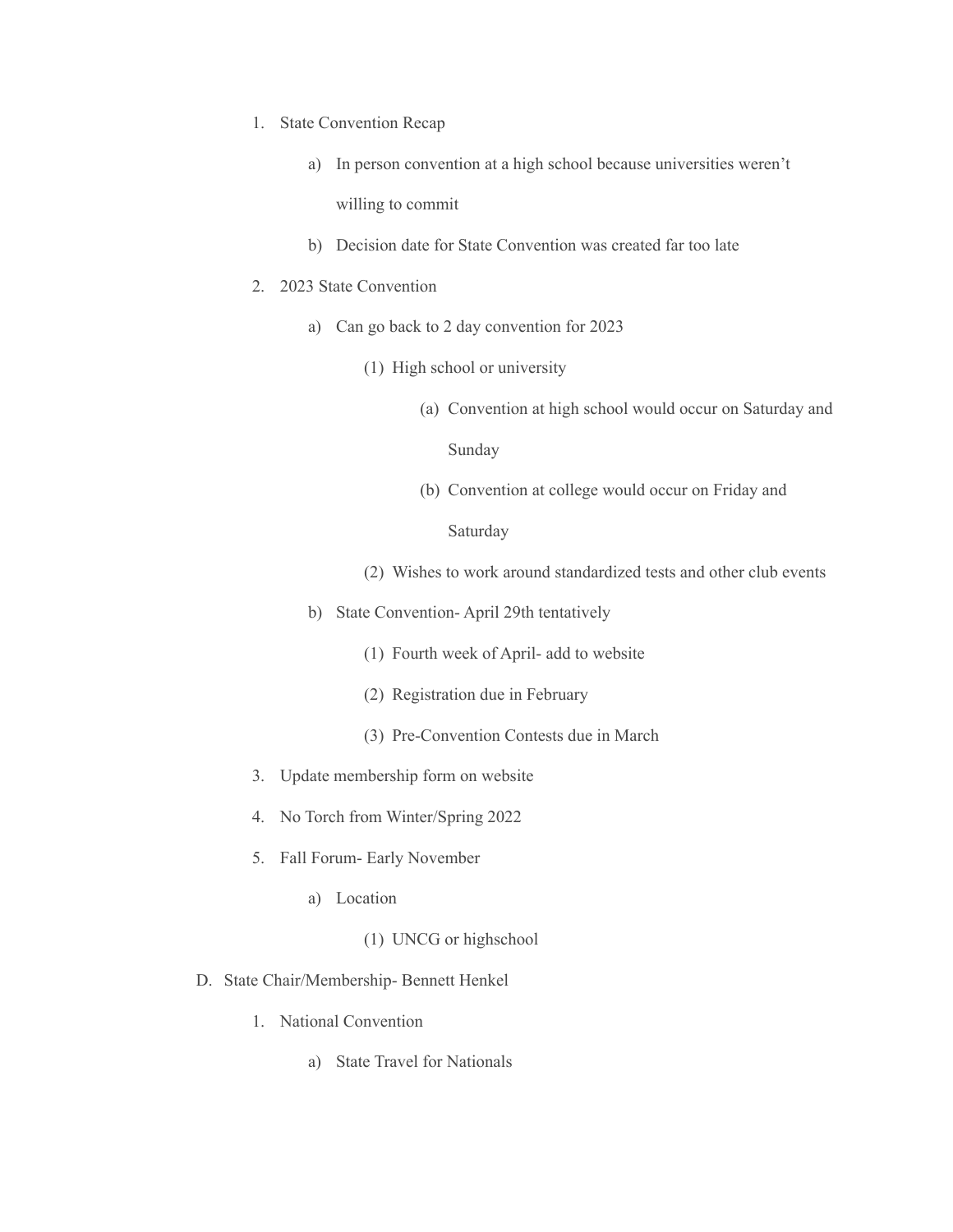- (1) 8 or 9 attending nationals from NC
- (2) Carpool or driving
- b) Made money 2021-2022 NCJCL year because we didn't have to rent venues
- c) Officers attending nationals- Iris, Nick, Charlie, Caleb, and Eithan
	- (1) Reimburse costs for nationals for officers
		- (a) May only have to pay ⅓ or ¼ of cost
		- (b) Shirts and Spirit Themes
		- (c) Meet in July about National Convention
- d) Pick a date- Fall Forum
	- (1) UNCG does not have restrictions for outside groups
		- (a) May just stay at West Forsyth if classical society doesn't

#### meet

- e) Meet duties of offices
	- (1) Set up similar to national constitution
	- (2) Student office has an adviser
		- (a) Each student officer has adviser with similar office
		- (b) Added to the constitution
			- (i) Parliamentarian edit the constitution
				- (a) Vote on next meeting
				- (b) Changes to bylaws has to go through

whole membership

(c) Wait until state convention to add it to

the constitution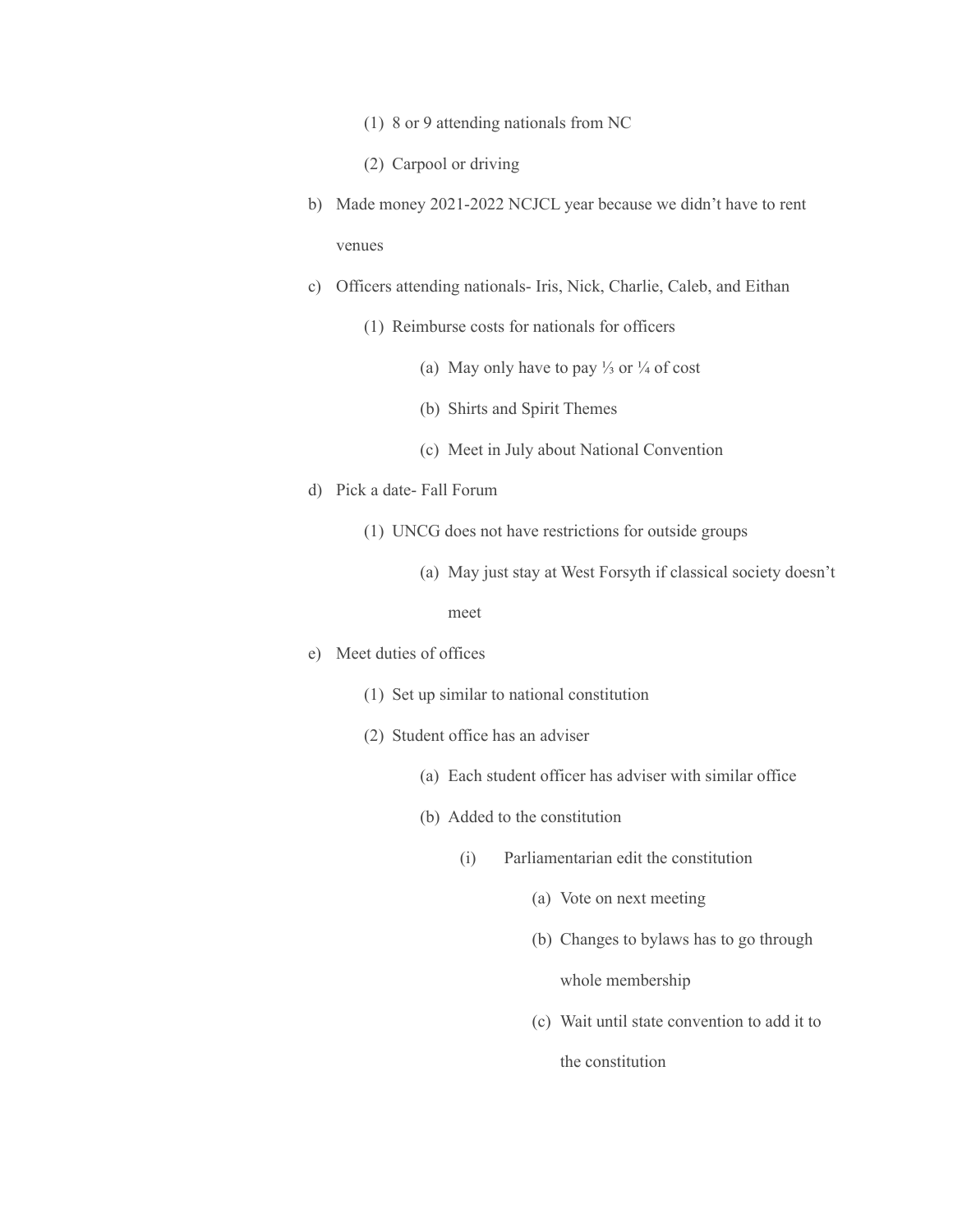- V. Petition Regarding Officer Elections
	- A. NCJCL executive board have more adult oversight
	- B. Need to send out officer election deadline sooner
		- 1. No access to form on the website
	- C. Lack of general communication
	- D. State of emergency because no candidates filled
	- E. Will discuss officer elections in January board meeting
	- F. Informal tentative advisors for every office
		- 1. President (Iris Henry)- State Chair (Bennett Henkel)
		- 2. 1st Vice President (Nick Smemoe)- State Convention Coordinator (Travis King)
		- 3. 2nd Vice President (Charles Miller)- Fall Forum Coordinator (Lee Harris) and State Convention Coordinator (Travis King)
		- 4. Parliamentarian (Eithan Ackerman)- State Chair (Bennett Henkel)
		- 5. Historian (Caleb Chapman)- Tentatively Magistra Jenugn or Magistra Lido
			- a) Iris will give information to Caleb about the scrapbook
		- 6. Communications Coordinator (Emily Rillie)- State Convention Coordinator (Travis King)
		- 7. Torch Editor (Shazad Singh)- Tentatively Magistra Lido
		- 8. Middle School Representative (James Miller)- Same sponsor as school (Timothy Flaherty)
			- a) Will change requirement in bylaws to have to attend Fall Forum not State Convention to run for office
			- b) 2nd amendment for state bylaws
	- G. Formal check for officers- constitutional deadline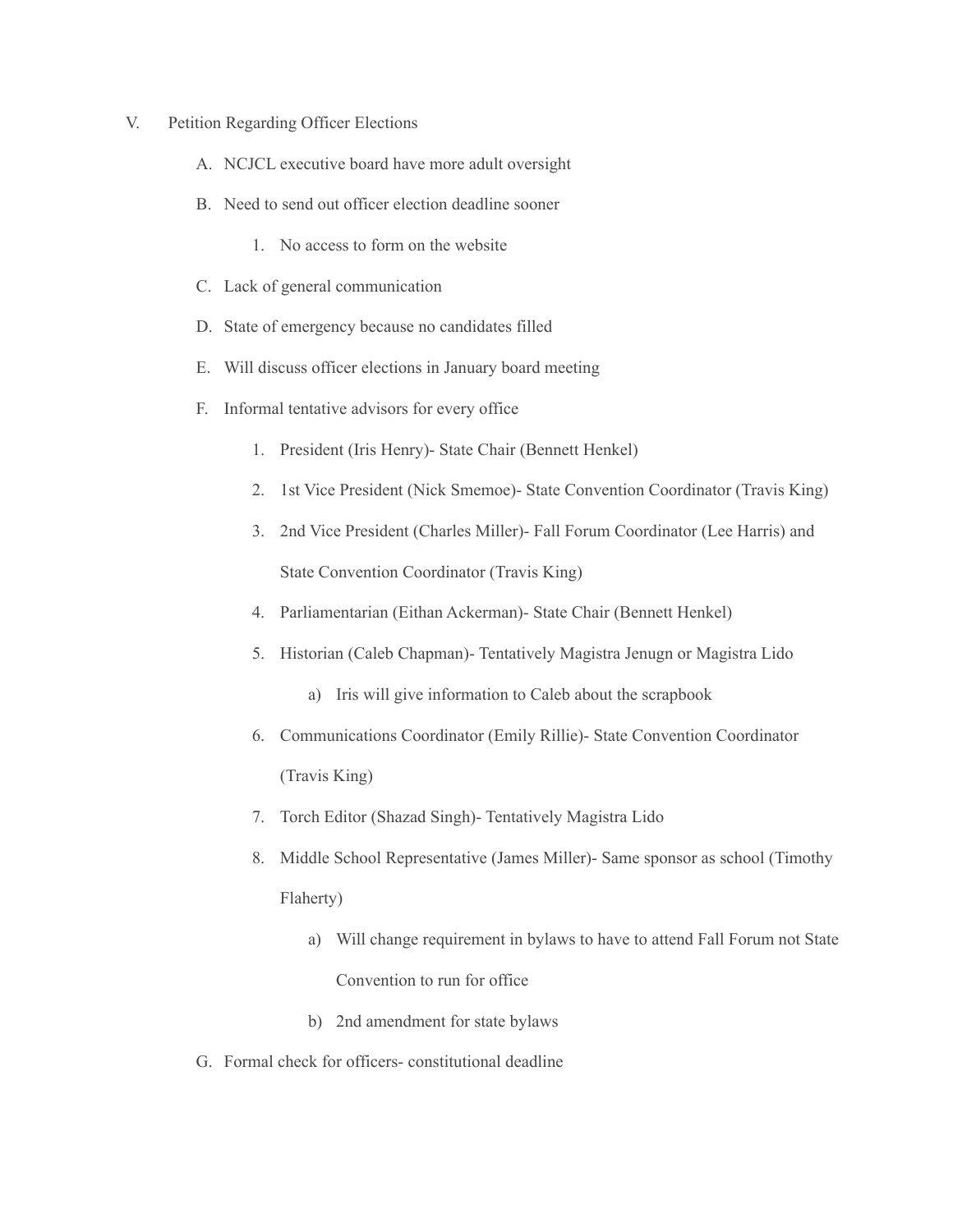- 1. Amendments by March 27th by email
	- a) Write as a board
	- b) Board proposed amendment
- 2. Communication for the board
	- a) Student Officers-Text
	- b) Complete Board- Email
		- (1) Iris will send out more information about communication

#### VI. Nationals

- A. Transportation
	- 1. Everybody finds a way to get themselves there
- B. Spirit and Shirts
	- 1. Spirit Themes
		- a) Tuesday- State T-Shirt Day/You Cayenne Do it Yourself!
		- b) Wednesday-Mardi Gras/Purple Masks and Golden Beads
		- c) Thursday- Propless Spirit/Sirens and Sea Shanties
		- d) Friday- A Day in Old Rome/Hit the Road-eo
	- 2. Discuss t-shirt situation
- C. In person meeting about national convention
	- 1. Student officers not going to nationals do not need to be there
	- 2. Discuss spirit contest ideas
		- a) Ex. Tues-Texas Pete Hot Sauce
		- b) Borrow cheers from schools and change them
		- c) State wide cheers
	- 3. Shirt designs